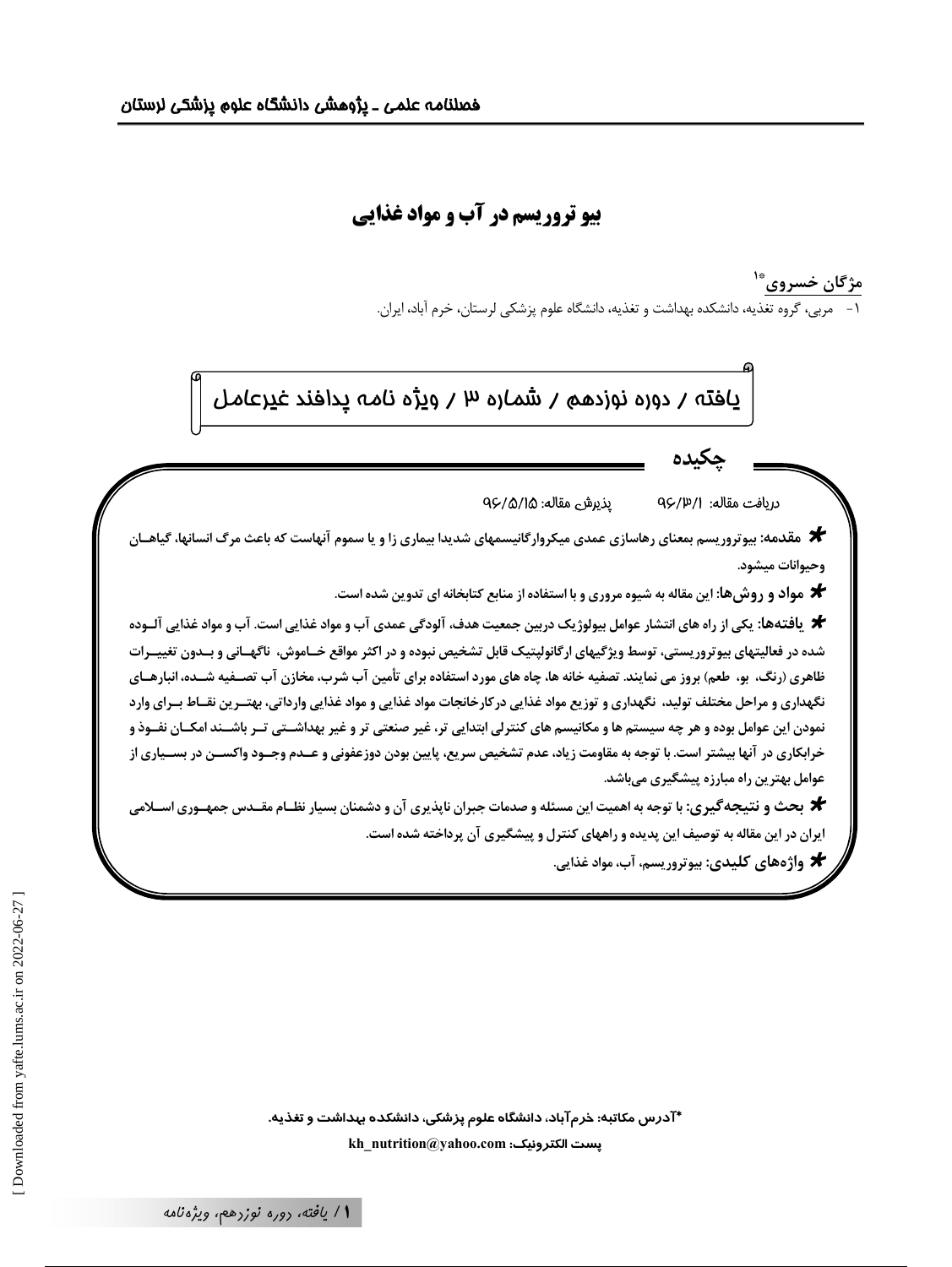#### مقدمه

با توجه به اينكه مقولهي بيوتروريسم مي تواند منجر به بیماری و مرگ و میتر در حتد وستیع در جامعتهی متورد حمله شود و صدمات جبران ناپذیری را ایجـاد نمایـد، لـذا بيوتروريسم تهديدي جدي بشمار مي رود. بنابراين بررسـي بیوتروریسم اهمیت بسیاری دارد و یکی از راههـای آسـان بيوتروريسم آلوده كردن آب و مـواد غـذايي مـيباشـد. بـه همین دلیل در این مقاله با استفاده از منـابع کتابخانــه ای به توصیف ایـن پدیـده در آب و مـواد غـذایی و راههـای کنترل و پیشگیری آن پرداخته شده است.

بشر همواره در طول تاریخ از تکنولوژی دست یافتـه خــویش در جهــت کشــتار و نــابودی انســانهای بــی گنــاه استفاده نموده است. پیشرفتهای اخیر منجر به آن گردیده است کـه عوامـل میکروبـی و توکسـینهای بیولـوژیکی بـه سلاحی مهلک تبـدیل شـده و حیـات و سـلامتی بشـر را تهدید نماید (۱). بیوتروریسم به معنای رهاسـازی عمـدی میکرو ارگانیسمهای شدیدا بیماری زا و یا سـموم آنهاسـت كه باعث مرگ انسانها، گیاهان و حیوانات میشود (۳،۲).

در سال ۱۹۷۸ دانشمندی بنام Mullen، انواع جدیـد تهدیدهای هسته ای، شیمیایی و سلاحهای بیولوژیک را مورد ارزیابی قرار داد و نتیجه گیری کرد که از میـان ایـن تهدیدات، تهدید بیولوژیکی از همه سـاده تـر و علمــی تـر می باشـد، معـذالک، برخـی گروههـای تروریسـتی بـدلیل داشتن آرمانهای انسانی، بشر دوستانه و اجتماعی دست به این چنین کارهایی نخواهند زد از طرف دیگـر بسـیاری از گروههای تروریستی معاصر هـم فاقـد مهارتهـای تکنیکـی لازم بــرای بکــارگیری چنـــین ســلاحهای بیولوژیــک در عملیات تروریستی می باشند. برخی معتقدند که بعضـی از گروههای تروریستی اگـر اراده نمایـد در مـدت کوتـاهی توانــایی هــای لازم بــرای بــه دســت آوردن و اســتفاده از سلاحهای بیولوژیک و شیمیایی را دارا می باشند (۴).

بيوتروريسم و توان بـالقوه آن بـراي تخريـب و كشــتار دسته جمعی از موضوعاتی است کـه بـه طـور فزاینــدهای توجه جهانیان را به خود معطوف داشته است. زیرا، به طور همزمان دو مقوله امنیت ملی و سلامت عمـومی جوامـع را به مخاطره می اندازد (۱). شواهد زیادی نشان میدهد کـه جنگ افزارهای بیولوژیک در مجمـوع پتانسـیل بیشـتر و قابلیتهای آسیب رسانی غیر قابل کنترلتری را نسـبت بـه جنگ افزارهای شیمیایی دارند (۱،۵) و از نظر وسعت و محدوده عمل با هيچ سلاحي قابل مقايسـه نيسـتند (١). توسعه فن آوري و پيشرفت بيوشيمي و بيوتكنولوژي توليد این سلاحها را آسان تر ساخته و در ایـن میـان مهندسـی ژنتیک بیشترین نقش را داشته است (۵). قبح اسـتفاده از سلاحهای بیولوژیک در مقایسه با سلاحهای شـیمیایی در افکار عمومی بین المللی به حدی است کـه پـس از اینکـه پروتکل ۱۹۲۵ ژنو منبـع اسـتعمال ايـن دو نـوع سـلاح را مورد توجـه قـرارداد معاهـده ١٩٧٢ ممنوعيـت سـاخت، تولید، انباشت، بـه دسـت آوردن یـا نگهـداری سـلاحهای بیولوژیکی را به طور مستقل تنظیم نمود (۴). اما متأسفانه برخی از کشورها بـه دنبـال تولیـد سـلاحهای بیولـوژیکی هسـتند و بعضــى از آنهــا داراى امكانــات نظــامى، فنــى، اقتصادی و سیاسی لازم نیـز میباشـند (۱). بـا تهدیـدات فزاينده تروريسم، لازم است كه خطر مواجه با انواع ميكـرو ارگانیسمها به عنوان یک ابزار قدرتمنـد تهـاجم و تهدیـد، جدی گرفته شود. شواهد زیادی نشان میدهد کـه جنـگ افزارهای بیولوژیک در مجموع پتانسیل بیشتر و قابلیتهای آسیب رسانی غیر قابل کنتـرل تـری را نسـبت بـه جنـگ افزارهای کلاسیک و شیمیایی دارنـد. امـروزه، بـه دلیـل فناوري آسان و ارزان جنگ افزارهـاي بيولوژيـک، تهديـد بیوتروریســم و توسـعه ســلاحهای بیولوژیــک یــک تهدیــد واقعی است (۵). امروزه نیروهای نظامی، تنهـا جمعیـت در معرض خطر براى حملات بيولوژيک نيسـتند بلكـه اقشـار مختلف مردم در معرض خطر می باشند (٣).

۱۲ پافته، <sub>دوره</sub> نوزدهم، ویژه نامه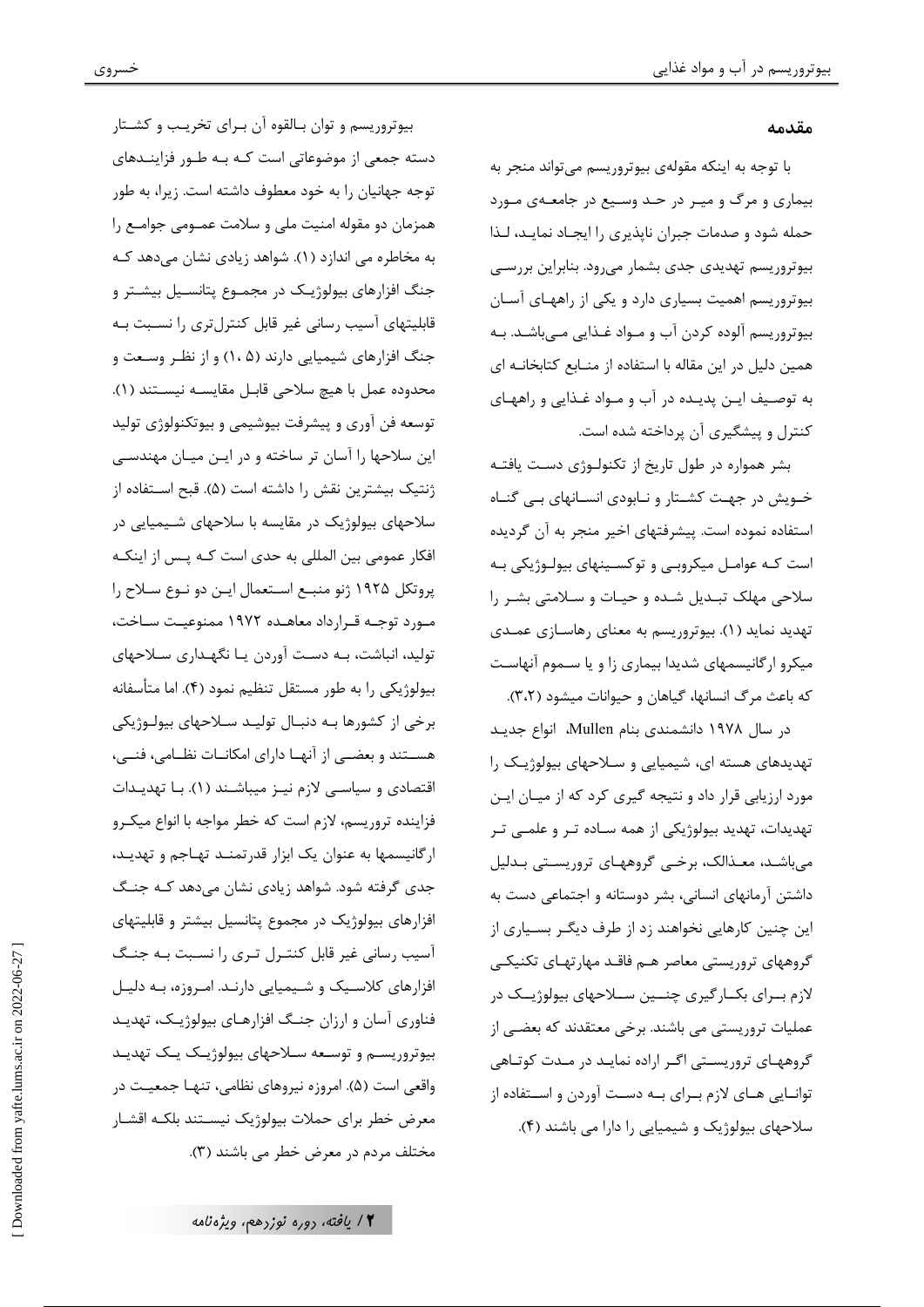در جنگها و فجایع دنیای امیروز دیگیر بسین نظـامی و غیرنظامی تفاوتی وجود ندارد و حطرات ناشی از آنها همـه را در بر میگیرد. امروزه کشورهای استعمارگر درکنار سایر سلاحهای مرگبار به روشهای مرگبارتر دیگـری همچـون سلاحهای بیولوژیک و میکروبی دست یافته اند که کـاربرد آنها می تواند باعث یک تراژدی جهانی گردد. شـاید تصـور این امر کمی مشکل باشد (۴).

## مواد و روش ها

ایـن مقالـه بـه شـیوه مـروری و بـا اسـتفاده از منـابع کتابخانه ای تدوین شده است .

### بافتهها

بیوتروریسم مواد غذایی بر خلاف یک انفجار یا یـک حملـه شیمیایی که قابل مشاهده بوده و تلفات آن قابل مشـاهده مــی-باشد پدیده ای است آرام که در طول زمان طولانی و به تـدریج اتفاق میافتد و تنها زمانی میتوان به ایـن حملـه پـی بـرد کـه تعداد کثیری از مردم به بیمارستانها و مراکـز درمـانی مراجعـه نمايند و بدين ترتيب با آلـوده سـازي منـابع غـذايي منجـر بـه قحطی و فلـج شـدن اقتصـاد یـک ملـت مـی شـوند. اقـدامات بیوتروریستی شاید به قدمت تاریخ باشد که حتی قبل از کشـف میکروبها به صـورت تجربـی توسـط نیروهـای متخاصـم علیـه یکدیگر مورد استفاده قرار گرفته انـد (۶). آبلـه بـه عنـوان یـک اسـلحه بيولوژيــک مــوثر، در همــان آغــاز بکــار گرفتــه شــد. Francisco PiZarrO در قــرن شــانزدهم، بوميــان آمريكــاي جنوبی را با لباس های آلوده به ترشحات زخمهای آبله، بـه ایـن بیماری مبتلا ساخت (۵). در سال های ۱۹۱۷ و ۱۹۱۸ آلمـانی ها با آلوده کردن کیک و شیرینی به اسپور سـیاه زخـم آن را در بین نیروهـای دشـمن پخـش کـرده و تلفـات سـنگینی را وارد نمودند. در جنگ جهانی دوم وقتی نیروهـای ژاپـن وارد روسـیه شدند، تعدادی از حیوانات را به اسپور سیاه زخم آلــوده کــرده و آنها را رها کردند و همین موضوع باعث انتشار بیمـاری در بـین نیروهای دشمن گردید (۱). در طی قـرون وسـطی، اسـتفاده از قربانیان بیماری های عفونی بـه عنـوان سـلاح، کـاربرد فـراوان

یافت. یک نمونه کاربرد آن در جریـان محاصـره شــهر Kafa در سال ۱۳۴۰ میلادی رخ داد. مهاجمـان تاتـار در پشـت دروازه-های بسته شهر، گرفتار اپیدمی طاعون شدند. با این وجود، آنـان با پر تاب اجساد در حال فساد خود بـه داخـل شـهر و گســترش اپیدمی طاعون به درون شهر، این بدشانسی خود را بـه فرصـتی برای پیروزی مبدل ساختند. زیرا شیوع طاعون در داخـل شـهر سبب عقب نشيني آنان شد. على رغم تحريمهاي بين المللـي از قبیــل قــرارداد ســـال ١٩٧٢ در خصـــوص منـــع اســـتفاده از سلاحهای بیولوژیک که توسط بیش از ۱۴۰ کشـور امضـا شـد، مدارکی وجود دارد که نشـان مـیدهنـد از عوامـل عفـونی بـه عنوان سـلاح بيولوژيـک بـراي اهـداف نظـامي و بيوتروريسـتي استفاده شده است. تلاشهای تاریخی در استفاده از بیماری بـه عنوان جنگ افزار بيولوژيکي، نشان مي دهد که تمايز بين وقــوع طبیعی یک اپیدمی عفـونی و وقـوع آن در نتیجـه یـک حملـه بیولوژیکی عمدی، بسیار مشکل است. مشکلی که همچنــان تــا عصر حاضر ادامه يافته است (۵).

آب و مـواد غـذايي آلـوده شـده توسـط ويژگـي هـاي ارگانولیتیک و قابل تشخیص نیستند و در اکثـر مـوارد بـه صورت ناگهانی بروز می نمایند. از سـوی دیگـر تشـخیص سریع و به موقع بسیاری از این عوامل امکان پذیر نیست. عوامل ايجاد كننده بيماريهاى مختلفى مثل شاربن، سالمونلوز، بروسلوز، وبا، شيگلوز، مسموميت هاى قـارچى، عفونتهای استافیلوکوکی، عفونتهـای ناشـی ازکلسـتریدیوم پرفـرنجنس، عفونتهـاي ناشــي از اشريشــيا كــولى آنتــرو هموراژیک و غیره را می توان از طریق آب و مـواد غـذایی در اهداف بیوتروریستی مورد استفاده قرار داد. اسـتفاده از راه گوارشی پس از راه تنفسی به عنوان مهمترین راه ایجاد آلودگی در جنگهای بیولوژیک مطرح است (۱).

طبقه بندی عوامل میکروبی از نظر میــزان خطــر کاربرد در تسلیحات بیولوژیک

مرکـز کنتـرل و پیشـگیری از بیماریهـا در آمریکـا (CDC)، عوامـل میکروبـی مـورد اسـتفاده در سـلاحهای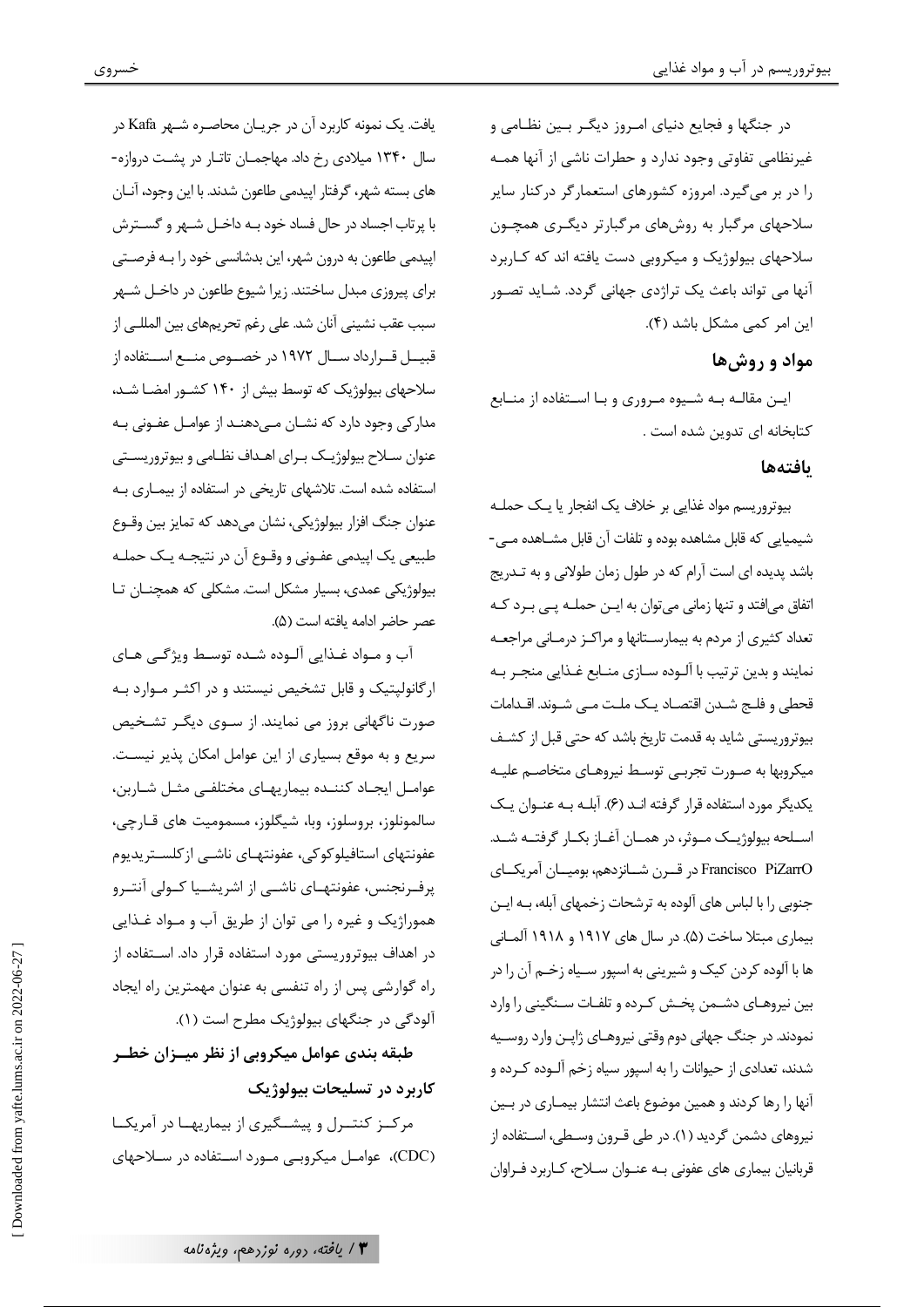بیولوژیک را بر حسب میزان خطر حاصـل از کـاربرد آنهـا، در سه طبقه B،A وC : قرار داده است. جدول ۱. میکروارگانیسم های قابل کاربرد در بیوتروریسم و تسلیحات بیولوژیک برحسب طبقه بندی مرکز کنترل و پیشگیری از بیماریها

| بیماری حاصله         | نام ارگانیسم یا توکسین                | طبقه     |
|----------------------|---------------------------------------|----------|
|                      |                                       | ارگانیسم |
| سياه زخم             | باسيلوس آنتراسيس                      |          |
|                      | توكسين كلستريديوم بوتولينم            |          |
| بو توليسۍ            | ير سينيا                              |          |
| طاعون                | واريولا ماژور                         |          |
| آبله                 | فرانسيسلا تولارنسيس                   |          |
| تولارمى              | فلاوي ويروسها ( ويروس ابولا و         |          |
| تب های هموراژیک      | ویروس ماربورگ )، آرنا                 |          |
| ويروسي               | ویروسها ( ویروس لاسا و ویروس          |          |
|                      | ماچوپو )                              |          |
| بر وسلوز             | گونه های بروسلا                       |          |
| آسیبهای عروقی-       | اپسيلون توكسين كلاستريديوم            |          |
| عصبى                 | ير فر نژنس                            |          |
| مسمومیتهای منتقله از | گونه های سالمونلا، شیگلا،             |          |
| , اه غذا             | اشریشیا کولی سویه ی                   |          |
|                      | O157:H7                               |          |
| مشمشه                | بورخولدر يامالئى                      |          |
| ميلوئيدوز            | بور خولدرياپسومالئى                   |          |
| يسيتاكوزيس           | كلاميديا پسيتاسى                      |          |
| تب کیو               | كوكسيلابورنتي                         |          |
| آگلوتنياسيون         | توکسین ریسین از دانه کرچک             |          |
| گلبولهای قرمز و      |                                       |          |
| رسوب پروتئين هاي     |                                       |          |
| سرم                  | انتروتوكسين B استافيوكوكوس            |          |
| مسموميت، سندروم      | اورئوس                                |          |
| شوک سمی              |                                       |          |
| تيفوس                | ريكتزيا پرووازكى                      |          |
| آنسفاليت هاى ويروسى  | ويروسهاى آنسفاليت شرقى،               |          |
|                      | غربي و ونزوئلايي                      |          |
| مسمومیتهای منتقله از | ويبريو كلرا، كريپتوسپوريديوم          |          |
| , اه آب              | پاروم                                 |          |
| آنسفالیت، عفونت حاد  | نيپاويروس                             |          |
| تنفسي                |                                       |          |
| عفونتهای تنفسی       |                                       |          |
| شىدىد                | هانتاويروس                            |          |
| آنفلوانزا            |                                       |          |
|                      | ویروس آنفلو <i>انزا (</i> سویه H1N1 ) |          |
| ا يدز                | ويروس HIV                             |          |
| عقونت تنفسي شديد     | ەپ مەن بىيا، س                        |          |

عوامل گروه A، حتی در دوز پایین، به شدت سمی و از طريق آئروسل به سـرعت در بـين افـراد اجتمـاع قابـل انتشار و سـرایت هسـتند؛ واکسـن مـوثری علیـه آنهـا در اختیار نیست و در صورت به کارگیری، توانـایی کشـتار و آسیب زایی فراوانی دارند. این عوامل از پایـداری محیطـی مناسب برخوردارنـد و سـابقه ای از بـه کـارگیری آنهـا در جنگ افزارهای بیولوژیک وجود دارد. به همین دلیـل هـر گونه شایعه انتشار آنها میتواند آشکارا زمینه ساز دلهـره و هـراس در تـیمهـای بهداشـتی و نیـز عامـه مـردم شـود. سیستمهای بهداشتی می بایست برای مواجه احتمـالی بـا عوامل بیولوژیک این گروه، یک برنامـه راهبـردی مناسـب داشته و از آمادگی لازم برخوردار باشند.

عوامل گروه B، گروه وسیعی از میکـرو ارگانیســمهـای بیماری زا و نیز توکسین های بیولوژیک را شامل می شوند كه انتشار نسبتا آسانی دارند، اما از قدرت كشتار و آسيب-زایی کمتری برخوردارنـد. تشـخیص ایـن ارگانیسـم هـا و توکسینها نیازمند به کارگیری انواعی از روش هـای نــوین تشخیصی است که مرکز کنترل و پیشگیری از بیماریها در آمریکا پیشنهاد می کند.

عوامل گروه C، شامل میکرو ارگانیسمهای نوظهـور و شدیداً بیماریزایی هستند که به خاطر در دسترس بـودن و قد,ت تکثیر و انتشار آسان، مے توانند با فناوری های زیستی طوری تغییر پابند کـه بـه عنـوان ارگانیسـم هـای مرگبار در جنگ افزارهای بیولوژیک قابل اسـتفاده گردنـد. این عوامل از این نظر مورد توجه هستند که به علت نبــود دانش کافی از راههای انتشار، مکانیسم های عفونت زایی و كنترل آنها، براي مواجه احتمالي با عوامل اين گـروه، بايـد پژوهش ها در حوزههای تشخیصی، درمان و پیشگیری از عفونتهای حاصله توسعه پابد. انتخاب نوع عامل میکروبی برای به کـارگیری در یـک سـلاح میکروبـی، بسـتگی بـه ظرفیتهـای اقتصـادی، فنـی و مـالی دولـت و یـا سـازمان تروریستی عامل دارد. ویروس های آبلـه، ابـولا و مـاربورگ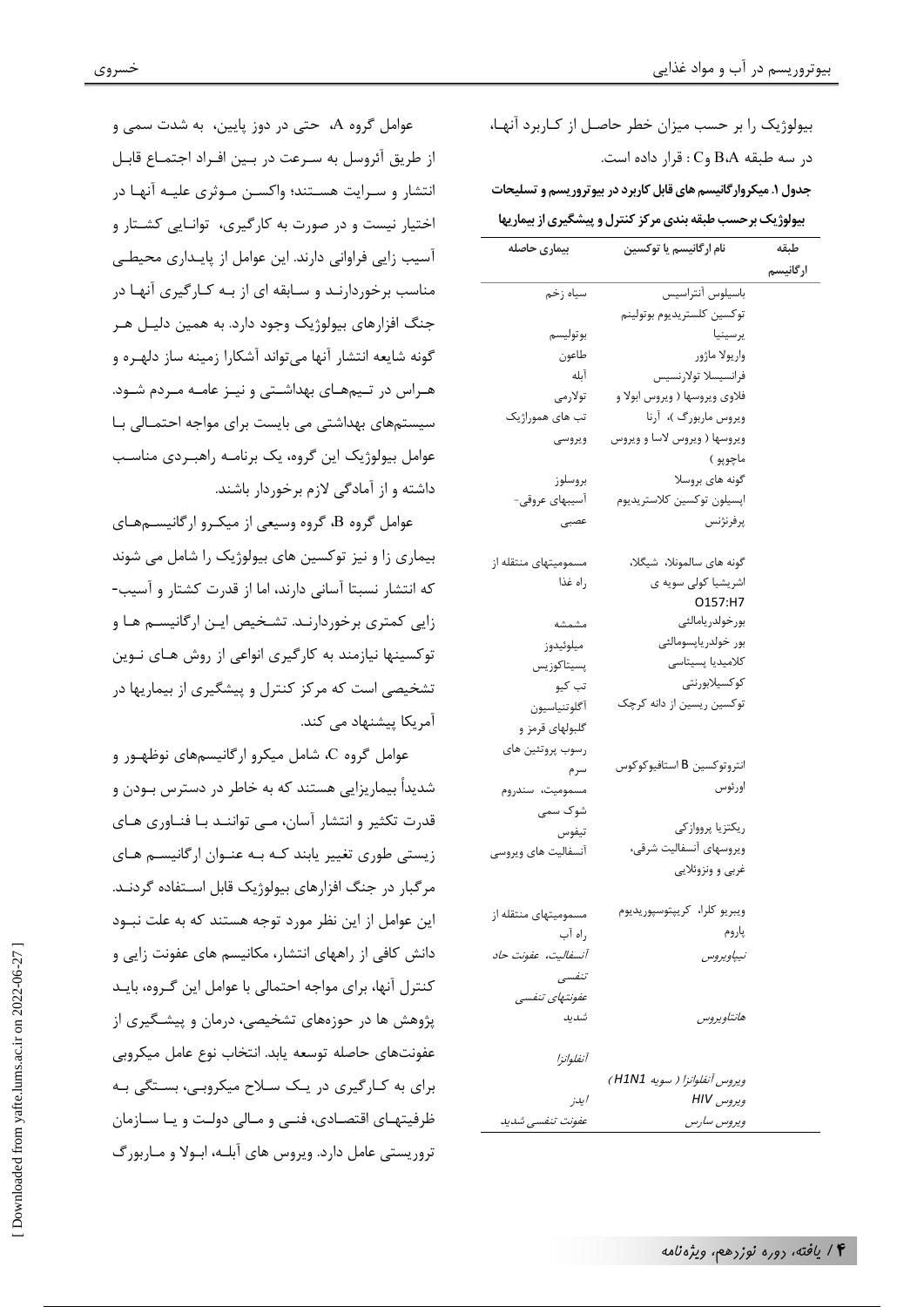ممکن است به این دلیـل انتخـاب شـوند کـه شـهرتی در ایجاد بیماریهای ترسناک تر دارند.

توکسين هاي بيولوژيک

از میان انبوه توکسینهای میکروبی و بیولوژیک، تنهـا تعداد معدودي از آنها قابلیت به کارگیری به عنوان سـلاح بیولوژیک را دارند. این گروه عمدتاً شــامل توکســینهــای: بوتـولين، كلـرا، ريســين، آبــرين، مايكوتوكســينها، آفلاتوکســـین هـــا و بعضـــی از انتروتوکســـینهای مولـــد گاستروآنتریت هستند (۵).

انتقال عوامل بيولوژيـک از طريـق آب و مـواد غـذايي یکی از موضوعاتی است که امروزه مورد توجه قـرار گرفتـه است. بعضی از این عوامـل پس از ورود به بذر در برابر سد اسیدی معده مقاومت کرده و پس از جذب، عفونتهای معده ای و روده ای ایجاد می نمایند، بعضی از آنها دارای نقطه اثر و هدف ديگري در بدن هستند. با توجـه بـه ايـن که اکثر میکرو ارگانیسمها و حتی توکسین هـا نسـبت بـه حرارت حساس هستند، بنابراین مواد غذایی که برای تهیه آنها از حرارت کافی استفاده می گیردد کمتیر میورد توجیه قرار دارند. برای اهداف بیوتروریستی معمولاً آب و غذاهایی که مستقیماً آماده مصـرف هســتند، ایــده آل مــی باشــند. انتخاب محـل اجـراي عمليـات خرابكارانـه داراي اهميـت بسیار زیادی است. از دیرباز جاه های آب به وسیله اجساد قربانیان طاعون آلـوده مـی شـدند تـا نیروهـای دشـمن از طريــق مصــرف آن آلــوده و بيمــار گردنــد و ايــن نقــش انحصاري آب قابل توجه بوده است. از ايـن رو مراقبـت از چاهها، مخازن، منــابع و شــبکه توزیــع آب شــهری بســیار حیاتی است. اگر آب مورد هجــوم چنــین تهدیــداتی قــرار گیرنـد، انتشـار عامـل بیمـاری زا خیلـی سـریع در میـان جمعیت هدف صورت خواهد گرفت. از آنجائیکـه معمــولاً منابع اصلی آب در بیرون شهرها قرار دارند، امکـان انجـام خرابکاری بیشتر مهیا میگردد. به همین دلایل مراقبت از كيفيت بيولوژيكي آب در نقاط مختلف حايز اهميت است.

بسیاری از عوامل بیولوژیکی می توانند به مدت زیـادی در آب زنده بمانند (۱).

جدول ۲. مدت بقای عوامل بیماری زا در آب

| مدت زمان زنده ماندن در آب ( روز) | نام میکروارگانیسم |
|----------------------------------|-------------------|
| <b>2-187-7</b>                   | اشریشیا کولی      |
| ۲-۹۳                             | سالمونلا تيفي     |
| $Y-Y$                            | ويبريوكلرا        |
| $10 - YY$                        | شیگلا دیسانتری    |
| چندین سال                        | باسيلوس أنتراسيس  |
| $\Delta 5 - 7\lambda$ .          | ویروسهای کوکساکی  |
| $15 - 51$                        | ويروس هپاتيت      |
| $19 - 91$                        | ادنوويروس         |
| ١٧٠                              | اكوويروس          |
|                                  |                   |

آلوده نمودن آب با عوامل بيولوژيک و توکسـين هـای مختلف پس از مرحله نهایی تصفیه آب و قبل از توزیع آن در سطح شهر در مخازن آب تصفیه شده به راحتی امکـان پذیر است. همچنین از طریـق شـیرهای آتـش نشـانی بـه راحتی می توان عامل را به وسیله پمپاژ و با فشار قـوی وارد سیستم آب شـهری نمـود. انبارهـای نگهـداری مـواد غذایی یکی دیگر از مراکز خاص برای ایـن نـوع عملیاتهـا محسوب می گردند. همچنین می توان از عوامل بیماری زا در مراحل مختلف تهیـه، نگهـداری و توزیـع مـواد غـذایی استفاده کرد و چنانچه عامل در مرحله اولیــه تولیـد مـواد غذایی وارد گردد، انتشار آن با اطمینــان بیشــتری صــورت می گیرد. یکی از مواد غذایی پر مصرف شـیر و فـرآورده-هــای آن مـــی باشــند و چنانچــه پــس از مراحــل پاستوریزاسیون و استریلیزاسیون و قبـل از مرحلـه بسـته بندي، آلودگي عمدي صورت پذيرد، به راحتـي مـي تـوان هزاران نفر را به بیماری مبتلا نمود. این موضـوع در مـورد کارخانجات بسته بندی آب نیز صادق است. کشتار گاههای دام و طیور نیز که گوشت قرمـز و ســفید مــردم را تــأمین می نمایند، از مراکز خیاص و مهیم بیرای عملییات خیراب کارانه محسـوب مـی گردنـد. اسـیری نمـودن عامـل روی سطوح گوشت یکی از راههای انتشار آلودگی است و نهایتاً مواد غذایی وارداتی یکی دیگر از گلوگـاه هـای مـورد نظـر مي باشد كه بايستي به آن توجه ويژه گردد. بــه طــور كلــي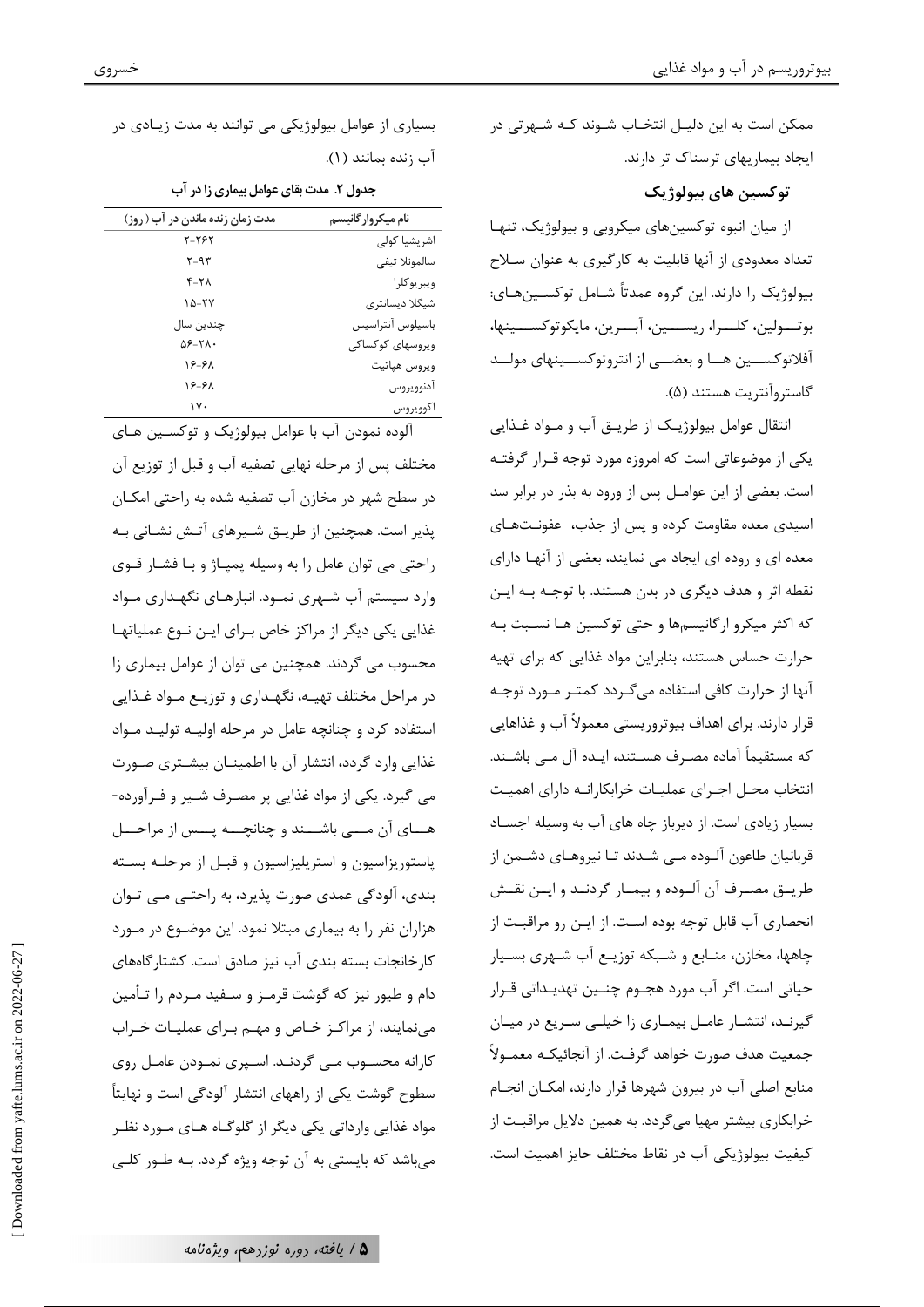می توان گفت که هر چه روش های کنترلبی ابتـدایی تـر، غیرصنعتی تـر و غیربهداشـتی تـر باشـند، امکـان نفـوذ و خرابکاری بیشتر است که متأسفانه در کشور ما این مشکل تا حد زیادی وجود دارد (۱).

عواملي چون عامل سياه زخم، طاعون، بوتولينم، آيلـه، تولارمی و تبهای هموراژ یک بیش از بقیه در اهداف بیــو تروریستی مورد استفاده قرار گرقتـه انـد (۶). عامـل سـياه زخم يكي از مهمترين عوامل بيوتروريستي است. سـابقه تاریخی نشـان دهنـده ایـن موضـوع اسـت کـه هـر گـروه تروریستی اگـر بخواهـد از عامـل بیولوژیـک در عملیـات بیوتروریستی استفاده کنـد، شـاید اولویـت اول، کــاربرد آنت<sub>ا</sub>کس باشد (۸).

سياه زخم يا آنتراكس به عنوان يک سلاح بيولوژيک از دیرباز تاکنون به کرات مورد استفاده قرار گرفته است طی جنگ جهانی اول، ارتـش آلمـان بـه آلـوده کـردن علوفـه حیوانات و احشایی که برای متفقین ارسال شده پرداختـه، گوسفندانی که از رومانی به روسیه ارسال مـی شـده را بـا باسیل آنتراکس آلوده می کردند (۵). همچنین در جنگ جهانی دوم برای نابودی دامها مورد استفاده قـرار گرفـت (۹). همچنـــین در ســـالهای ۱۹۳۲ تــا ۱۹۴۵ در شـــهر منچوری چین، زندانیان را پس از آلوده کـردن بـه باسـیل آنتراکس و دیگر عوامل بیماریزا مورد مطالعه قرار می دهد. کشـورهای صـنعتی از قبیـل روسـیه، آمریکـا، انگلیسـی، فرانسه، ژاپن و کانادا نیز از این سلاح استفاده نمـوده انـد. در ١١ سيتامبر ٢٠٠١ ايالات متحده آمريكا بدترين حمله تروریستی را با این سلاح در تاریخ خود تجربه کرده است  $(V_1)$ 

به گفتــه پزشــكان معــالج، بررســي علايــم بيمــاري در افرادی که جان خود را از دست داده اند مشخص مے سازد که پزشکان باید در تشخیص و درمان اینگونه افراد بسـیار دقت کنند زیرا علایم مشاهده شده در آنها همیشـه شـبیه آنچه در کتابهای معتبر بیماریهای عفونی ذکر شده نیست

يعني شروع علايم هميشه شبيه سرماخوردگي يا آنفلوانزا همراه با سرفه نیست زیرا برخی فاقد سرفه بوده انـد. بـا توجه به اینکه علایم اولیه سیاه زخم ریوی شبیه بسـیاری از بیماریهای دیگر می باشد تشخیص و احتمال ابتلا اف اد به سیاه زخم ریوی در معاینات اولیه توسط پزشکان بسیار بعیـد بنظـر مـی رسـد بخصـوص در ابتـدای یـک واقعـه بیوتروریستی و یا تهاجم بیولوژیک، زیرا در پـی شناسـایی چند مورد اوليه و يا وقوع مرگ در صورت اطلاع رساني سریع، کادر پزشکی می تواند در موارد مشابه اقدام مناسب را انجام دهد. در صورتی که در مراحل اولیه عدم تشخیص صحیح، سـبب درمانهـای غیراختصاصـی و حتـبی مـرگ بیماران مے گردد (۷).

امتیــازات ســـلاحهای بیولوژیـــک نســبت بــه دیگــر سلاحهای کشتار جمعی: ۱- تشـخیص بـه آسـانی مقـدور نیست و بـا حـواس پنجگانـه قابـل دریافـت نیسـتند. بـا تجهیزات و امکانات پیشرفته امکان بررسی وجود دارد امـا مدتی طول می کشد و در طی این مدت احتمـالا بیمـاری به وجود خواهد آمد. ۲- برای انجام یک حملـه بیولوژیـک الزامی نیست کـه مقـادیر بسـیار زیـاد اسـتفاده شـود. در مقادیر کم، به مقدار زیاد کشنده مـی باشـند خـود تکثیـر حاصل کرده و زیاد می شوند، لـذا مقـدار بسـیار انـدکی از آنها برای رسیدن به اهداف از پیش تعیین شده کفایت می کند. ۳- براحتی میتوان آنرا آماده نمود و به وسیله افرادی که آموزش مختصری دیده اند بکار برد. براحتی میتواند در دست تروریستها قرار گرفته و برای کشـتار دسـته جمعـی بکار رود. نکته دیگر این است که برخی از عوامل بیمـاریزا و منتقله بـه وسـيله غـذا و آب ماننـد سـالمونلا، شـيگلا و اســتافيلوكوكوس اورئــوس هــر روزه در آزمايشــگاههاى تشخیص طبی جدا می گردند. از طرف دیگـر کشـت ایـن عوامل کاری مشکل نیست و حتی به وسیله یک تکنسـین در هر آزمایشگاه تشخیصی میکروبیولوژی، عملـی اسـت. ۴- پخش عوامـل بيولوژيـک توسـط نيروهـاي نفـوذي در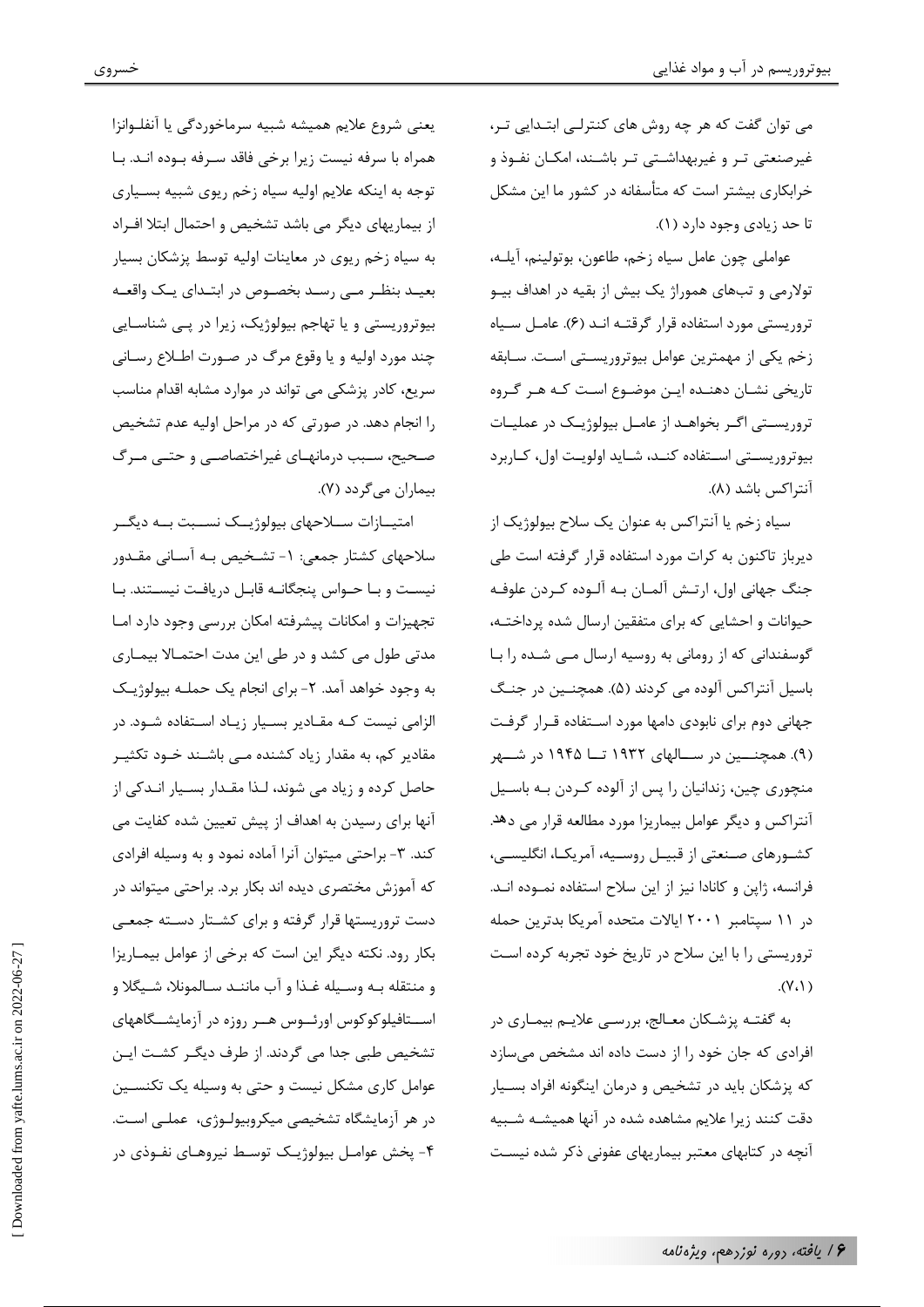پیشگیری و کنترل

با توجه بـه ویژگـی هـای عوامـل بیولوژیـک بـه ویـژه كشندگي بالا، امكان عدم تشخيص سريع و به موقع و عدم وجود واکسن و سیستم ایمنسازی بر علیه بسیاری از آنها، اهمیت توجه به پیشگیری و کنتـرل آلـودگی آب و مـواد غذایی به عوامل بیولوژیک بیش از پیش روشن مـی گـردد. بسیاری از عملیاتهای دفاعی موفق قبـل از وقـوع تهدیـد طراحی می گردند. زیرا در هنگام بروز تهدیدات بیولوژیک و با توجه به دلایل ذکر شده در بالا و ترس و وحشت ایجاد شده در مردم امکان برنامه ریـزی و تصـمیم گیـری بسیار دشوارمی باشد. مراقبت از مـواد غـذایی وارداتـی و توليدات داخلـي، بســته بنــدي محصــولات، ماشــين آلات، کارکنان شاغل در امر تغذیه و مواد غذایی و آموزش مداوم مردم و دستیابی به تکنیکها و روش های تشخیص سـریع عوامل بیولوژیک، از مهمترین اقداماتی هستند کـه ایـالات متحده برای پیشگیری و کنترل تهدیدات بیولوژیکی ناشی از مواد غذایی به ان توجه نموده است. در کشـور مـا نیـز توجه به موارد ذیل می تواند در پیشگیری از این آلـودگی ها مؤثر واقع شود :

١- آموزش بهداشت: بدون ترديـد مــوثر تــرين و در عــين حال ارزانترین وسیله حفاظت عمومی بـر علیــه تهدیـدات بیولوژیکی آموزش بهداشت فـردی و عمـومی در جامعـه است. ۲- رعایت اصولی بهداشت مـواد غـذایی در هنگـام حمله بیولوژیک: این اصول شامل عدم استفاده آب و مــواد غذایی مناطق آلوده، استفاده از مواد غـذایی بسـته بنــدی شـده و مطمـئن طبـق دسـتور مقامـات بهداشـتي، تهيـه تجهیزات انفـرادی، رعایـت بهداشـت در تهیـه، نگهـداری، توزيع و مصرف مواد غذايي، عدم اسـتفاده از مــواد غــذايي گوشتی و غیر گوشتی که به صورت غیر مجاز تهیه گردیده اند، عدم تماس با دامهای آلوده و فرآوردههـای آنهـا، جـدا كردن مواد غذايي خام و پخته، پخـتن كامـل غـذا قبـل از مصرف و گزارش مشکوک می باشد. ۳- کننـرل و حفاظـت

عملیات خرابکارانه براحتی امکان پذیر می باشد. ۵- دفـاع در برابر عوامل بیولوژیک بسیار مشکل است ایـن مشـکل کشـورهای در حـال توسـعه بسـیار حـادتر اسـت. چگونـه می توان میلیونها نفر را برای واکسیناسیون سریع و ضربتی و یا درمان سازماندهی کرد. ۶- سلاحهای بیولوژیک و تا حدودی سلاحهای شیمیایی خسـارات چنـدانی بـه مـوارد غیر بیولوژیک وارد نمی سـازند. ۷- بـرای سـاخت، تولیـد، انبار و ذخیره سازی سلاحهای اتمے و حتے سلاحهای شیمیایی نیاز به وجود تأسیسات بزرگ مـی باشـد و عمـلاً ساخت و آزمایشی ایـن گونـه سـلاحها در خفـا و پنهـانی ممکن نیست، امــا ســلاحهای بیولوژیــک در خفــا و تحــت پوشش تحقیقات آزمایشگاهی، بیولوژیکی، میکروبشناسبی و غیره انجام می شود. ٨- اثر عوامل بیولوژیک آنی و فوری نمی باشد. این دوره کمون یک برتری را برای این سلاحها به وجود آورده از این نظر کـه هـدفهای مـورد اصـابت، تـا مدتها بعد از حمله مشخص نخواهـد شـد. ۹- اسـتفاده از عوامل بیولوژیک در داخل مناطق دشمن به آسانی مقـدور بوده، امـا مشـكل بتـوان ثابـت كـرد از عوامـل بيولوژيـك استفاده شده است. ١٠- سلاحهای بیولوژیـک مـی تواننـد (نه ضرروتاً) اثرات ثانویه ای را به دنبال داشته باشند. مثلا یک عملیات کوچک بر علیه یک هـدف موضـعی و محلـی می تواند یک بیماری اپیـدمیک گسـترده ببـار آورد. ۱۱-سهولت و ارزانی تولیـد مقـادیر کـم آنهـا بـه سـرعت و بـا امکانات بسیار نـاچیزی امکانپـذیر مـی باشـد. ١٢- تولیـد مقادیر زیاد فرآوردههای بیولوژیـک از پیچیـدگی تکنیکـی بیشتری برخوردار است اما با توجه به اینکه امروزه در تمام جهان طرحهای بزرگی برای تولید انبوه باکتریها، ویروسها و قارچهای مورد نیاز صنایع داروسازی، واکسن و… در حال اجرا می باشد. به نظر می رسد که تولیـد انبــوه نیــز بــرای همه کشورها و برخی گروهها امکانیذیر باشد (۴).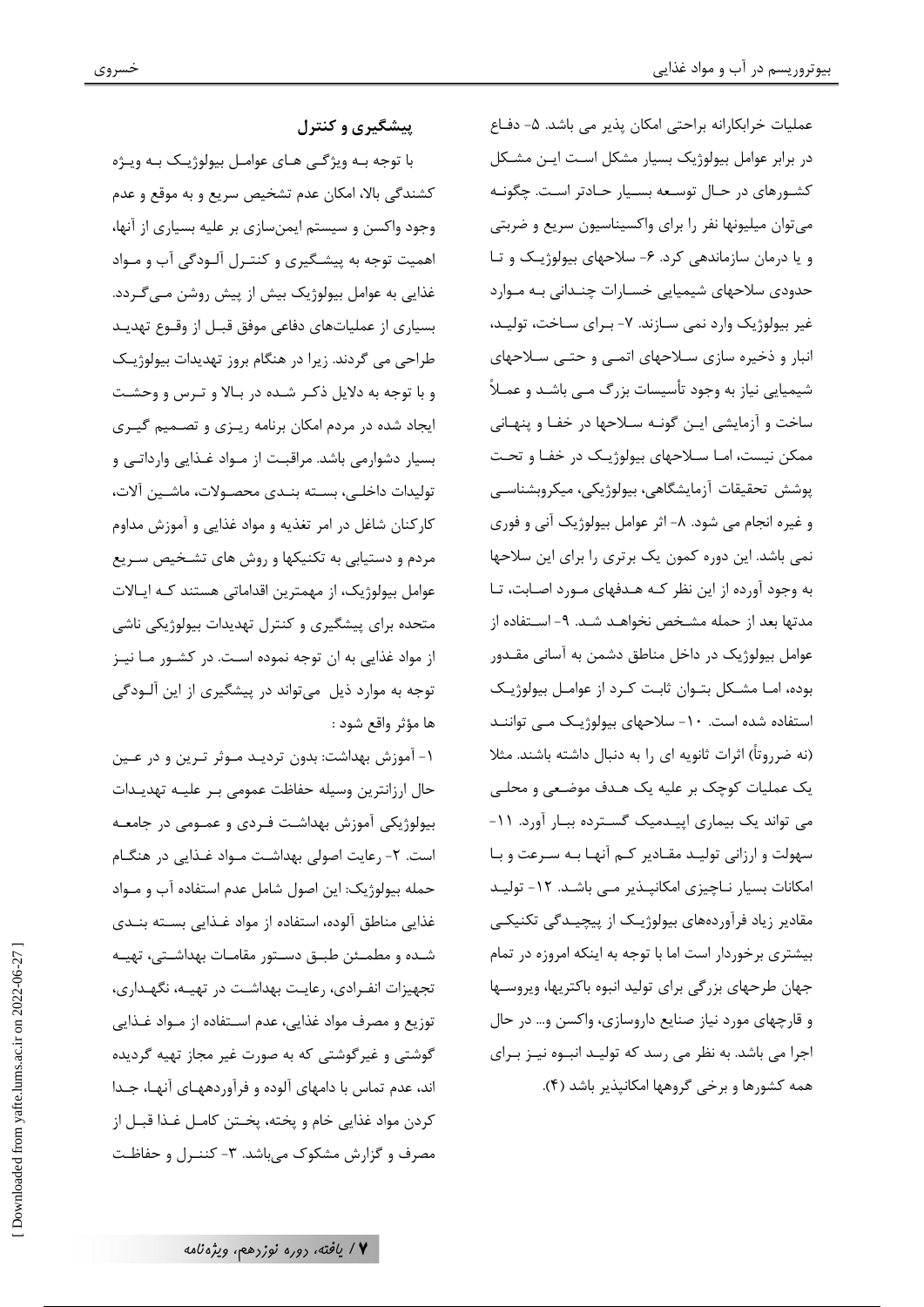خسروى

رغم پیشرفت علوم و فنون، دانـش بشـری از پـیش بینـی زمان و مكان وقوع اين نـوع عمليـات بطـور نسـبي نـاتوان است از این رو می بایست در قبال وقوع غیرقابـل اجتنــاب آن مهيا و آماده بود. عوامل بيولوژيک مي تواننـد تهديـدي بسیار جدی و سلاحی مرگبار و قابل مقایسه بـا تسـلیحات هسته ای بدون اثرات تخریبی فیزیکی باشـند (۷). عوامـل بیماری زا و توکسینهای زیادی از طریق آب و مواد غذایی قابل استفاده می باشند. در هنگام استفاده از ایـن عوامـل خصوصیات ظاهری آب و مواد غذایی از جمله: رنگ، بـو و طعم تغييـر نكـرده و مصـرف كننـده متوجـه آلـودگي آن نخواهد شد. بـه همـین دلیـل در اکثـر مـوارد بـه صـورت خاموش و ناگهـانی بـروز مـی نماینـد. از سـوی دیگـر دوز عفوني و كشندگي پايين، مقاومت زيـاد در محـيط، عـدم امکان تشخیص سریع و به موقع و عدم وجــود واکســن بــر علیه بسیاری از این عوامل نکات مهمی هستند که بایستی به آنها توجـه كـرد. منـابع ذخيـره آب، تصـفيه خانـه هـا، چاههای مورد استفاده جهت تـأمین آب شـرب، انبارهـای نگهداری مواد غذایی، کارخانجات تولید مواد غذایی ماننـد صنایع شیر، مراحل مختلف تهیه، نگهداری و توزیـع مـواد غذایی، کشتارگاه های دام و طیور، مواد غـذایی وارداتـی و غيره بهترين نقاط براي وارد نمودن عوامل بيولوژيک بـوده و بهترین راه برای مقابله بـا ایـن تهدیـدات، پیشـگیری از وقوع آنها مي باشد. با توجه به خطـرات بـالقوه ايـن گونـه عملیات های خراب کارانه، برنامه ریزی اصولی برای مقابله با این پدیده برای مسئولین بهداشتی و به ویـژه مسـئولین بهداشت نظامی در ابعاد شهری، استانی و کشوری دارای اهمیت فراوان می باشـد. بسـیاری از کشـورها بـا تشـکیل ستادهایی خود را برای مقابله با این گونه تهدیـدات آمـاده نموده اند. برای مرحله قبل از بحران بـه سیاسـت گـزاری، تخمین و برآورد پتانسیل عوامل، آموزش و اطلاع رسـانی، كنترل و حفاظت دقيق از مراكز خاص، توجـه نمــوده انــد. ایجاد سیستم اطـلاع رسـانی و هشـدار، بسـیج امکانـات و

دقیق از مراکز حساس: حفاظت فیزیکی تأسیسات و مراکز حساس تأمين كننده آب و مـواد غـذايي مهمتـرين ركـن مقابله با بیوتروریسم است. بنـابراین بایسـتی منـابع آب و مواد غذایی، انبارها و کارخانجات مواد غذایی وکشتار گاهها مورد مراقبت شدید قرار گیرند و پرسـنل امـین و آمـوزش دیده باشند. ۶– کنترل واردات: با توجه بـه ایـن کـه همـه ساله شـاهد واردات انـواع مـواد غـذايي بـه داخـل كشـور هستیم که در مواردی هـم بـا آلـودگی همـراه بـوده انـد، نظارت دقیـق و انجـام آزمایشـات اسـتفاده از کارشناسـان مجرب و تجهیزات مناسب لازم است. اداره غذا و داروی ایالات متحده به منظور کنترل واردات مواد غذایی، تعـداد بازرسین کنترل مواد غـذایی وارداتـی را دو برابـر افـزایش داده است. ۷- استفاده از روشهای تشخیص سریع: استفاده از روش های تشخیص سریع عوامل بیولوژیک و توکسـین آنها نظیر PCR و ELISA برای تمامی مراکـز تحقیقـاتی و نظامی ضروری است. بسیاری از عوامـل و توکسـین هـای باكتريايي و قارچي قابل انتقال از طريق مواد غذايي، با اين روش ها تشخیص داده مے شـوند. ٨- اطـلاع رسـانی بـه مردم: در هنگام بروز تهديدات بيولـوژيكي، دادن اطلاعـات لازم و کافی به مردم برای جلـوگیری از خسـارات جـانی و كاهش ترس و وحشت آنها الزامـي اسـت. برنامـه ريـزي و استفاده از روش های مختلف برای دفاع در برابر تهدیـدات بیولوژیکی به ویژه برای نیروهای نظامی نیز لازم و اجتناب نايذير است (١).

# يحث و نتيجه گيري

بیوتروریسم و پتانسیل مرگ دسته جمعے سلاحهای بیولوژیک یکی از مفاهیمی است که در سـال هـای اخیــر مورد توجه مراکز علمی و نظامی قرار گرفته است؛ زیرا بـه طور همزمان قادر است امنیت ملی سـلامت عمـومی یـک جامعه را با خطر مواجه نماید (٢). با توجه به خطـرات آن برنامه ریزی اصولی برای مقابلـه بـا ایـن پدیـده در ابعـاد شهری، محلی و کشوری اهمیت بسیاری دارد. امروزه علی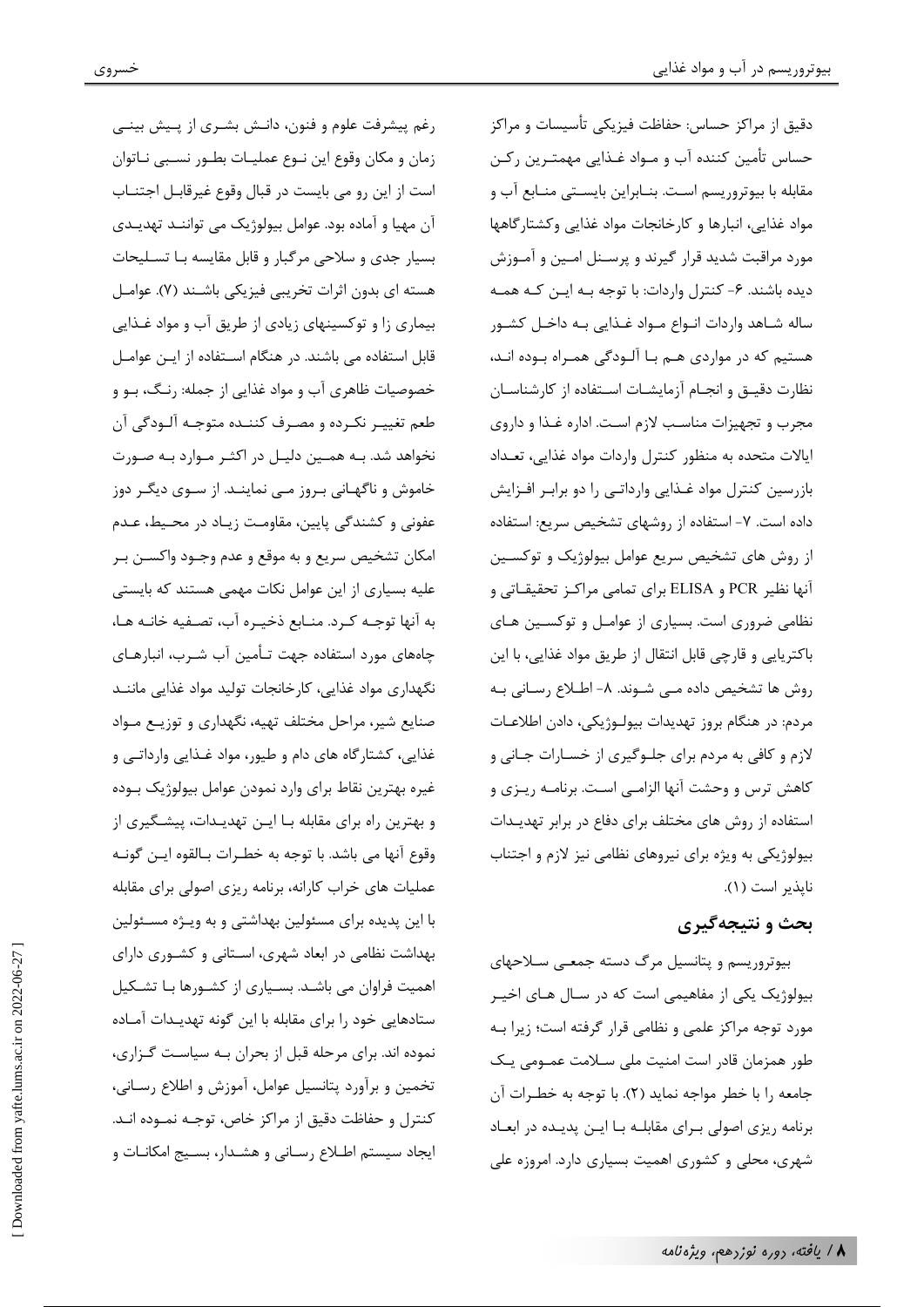منابع، فعال سازی برنامـه جسـتجوی بیمـاران و افـراد در معـرض خطـر و اعمــال مــديريت صـحيح بــراي كــاهش پیامـدهای جـانبی و روانــی از فعالیتهــای حــین بحــران محسوب شده و برنامه های پس از بحران آنها شامل کشف و درمـان مـوارد، اطـلاع رسـاني دقيـق، ايجـاد بهداشـت منطقهاى، انجام اقدامات لازم براى استقرار وضعيت عــادى و انجام کارهـای تحقیقـاتی مـی باشـد. درکشـور مـا نیـز سـتادهايي تحـت عنــوان مبــارزه بــا بحــران و حــوادث غیرمترقبه وجود دارد؛ لیکن بیشتر بـه حـوادث طبیعـی پرداختــه و کمتــر بــه موضــوع تهديــدات بيولــوژيکي و بیوتروریسم توجه گردیده است. از سـوی دیگـر در مراکـز علمی کشور ما کمتر به جنبه های کـاربردی و اسـتفاده از عوامل بيولوژيکي و يا دفاع بيولوژيـک پرداختـه ميشـود و مسئولیت این امر خطیـر بـر عهـده مراکـز علمـی نظـامی است.بنابراین آشنایی با عوامل، خصوصیات و ویژگیهای آنها، راههای انتقال و از همه مهم تر روش های پیشگیری و کنترل آنها برای تمـامی نیروهـای نظـامی بـه خصـوص مسئولین بهداشت نیروها از اهمیت بسیار زیادی برخوردار است.

# تشکر و قدردانی

از همه کسانی که در انجام ایـن پـژوهش مـا را يـارى رساندند کمال تشکر و قدردانی را داریم.

۹/ یافته، <sub>دوره</sub> نوزدهم، ویژه نامه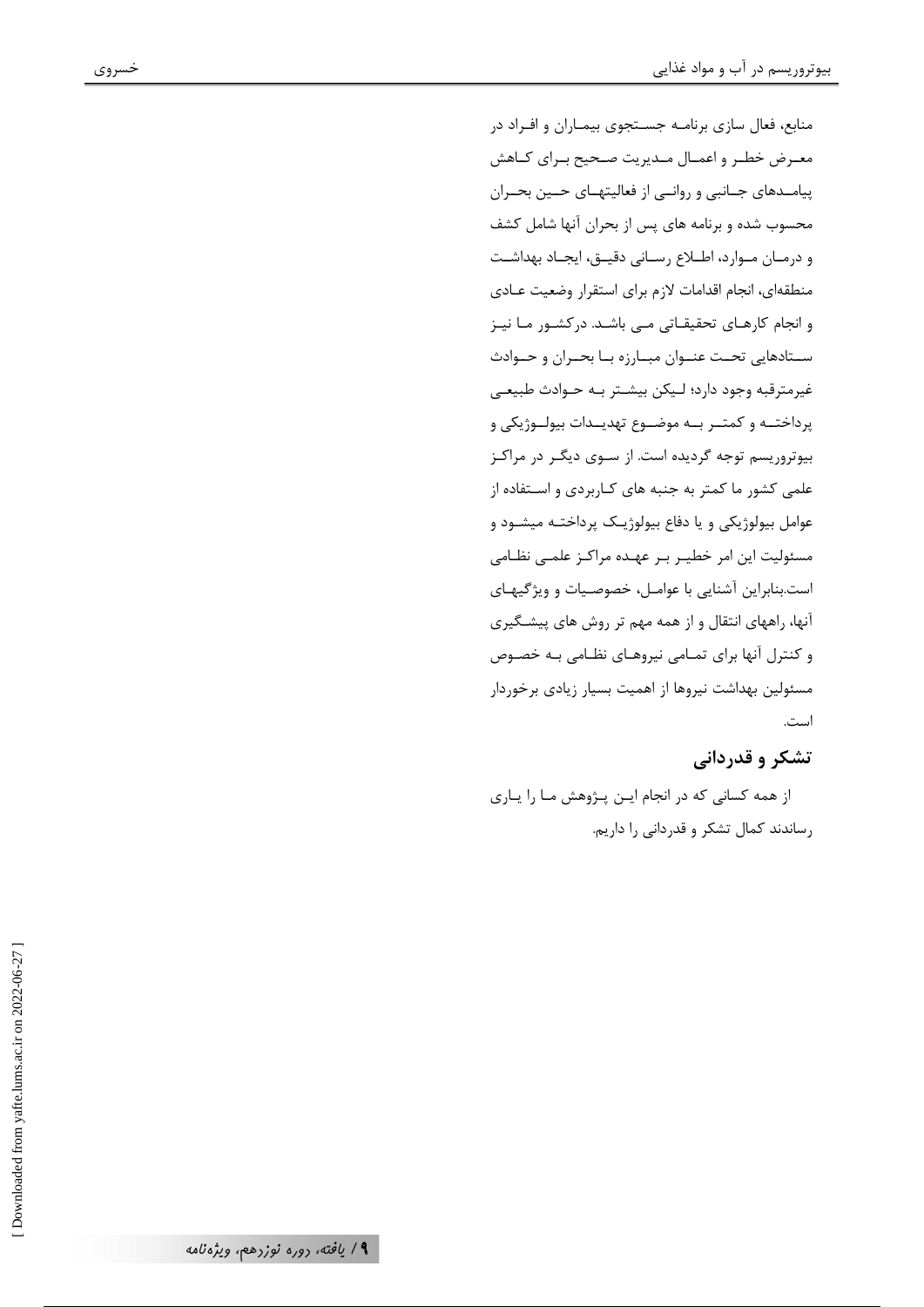## **References**

- 1. Tavakkoly HR, Sarraf Poor R, Samady M. Water, Food and Bioterrorism. J Mil M. 2005 ; 7(1): 75-82.
- 2. Dehghany H, Salimy T, Dehghany KH, Bana Derakhsgan H. Study the Nursing Educational Needs of Air Bioterrorism. Articles on air medicine. National Congress of Aerospace and Subaqatic Medicine. Teharan-Iran, 2012; 13-15 Nov.
- 3. Shahraki M, Ahmadzade R. Examining Food Bioterrorism and Coping Strategies.https://www.civilica.com/Paper-NCPDA01-NCPDA01\_2274.html.
- 4. Shah Hosieny MH. The Ghost of Biological Wars. Military medicine. 2001; 3(4): 201-209.
- 5. Zare Bidaky M, Belaly Mood M. Bioterrorism and Biological Warfare, from Past to the Present: A classic review. Journal of Birjand University of Medical Sciences .  $2015$ ; (22) 3.
- 6. Mehraby Tavana A. Does bioterrorism reduce health? The First Annual Seminnar of Military Medicine.ganj.irandoc.ac.ir/articles/downloadsparse/307971.
- 7. Karamy A. Investigation and analysis of recent biotourism of black wounds. Journal of Military Medicine. 2002; 4(1): 23-30.
- 8. Dana N, Asna Ashary H. Clinical Epidemiology and Anthrax Control with Emphasis on Health and Bioterrorism. http:// eprints.ajaums.ac.ir/id/eprint/2838.
- 9. Dorriy Poor F, Karimy SH, Majidy F. Investigating the role of anthrax in bioterrorism. The 3rd Military Medicine Congress, 2004;18-19 Feb.

### Bioterrorism via Water and Food